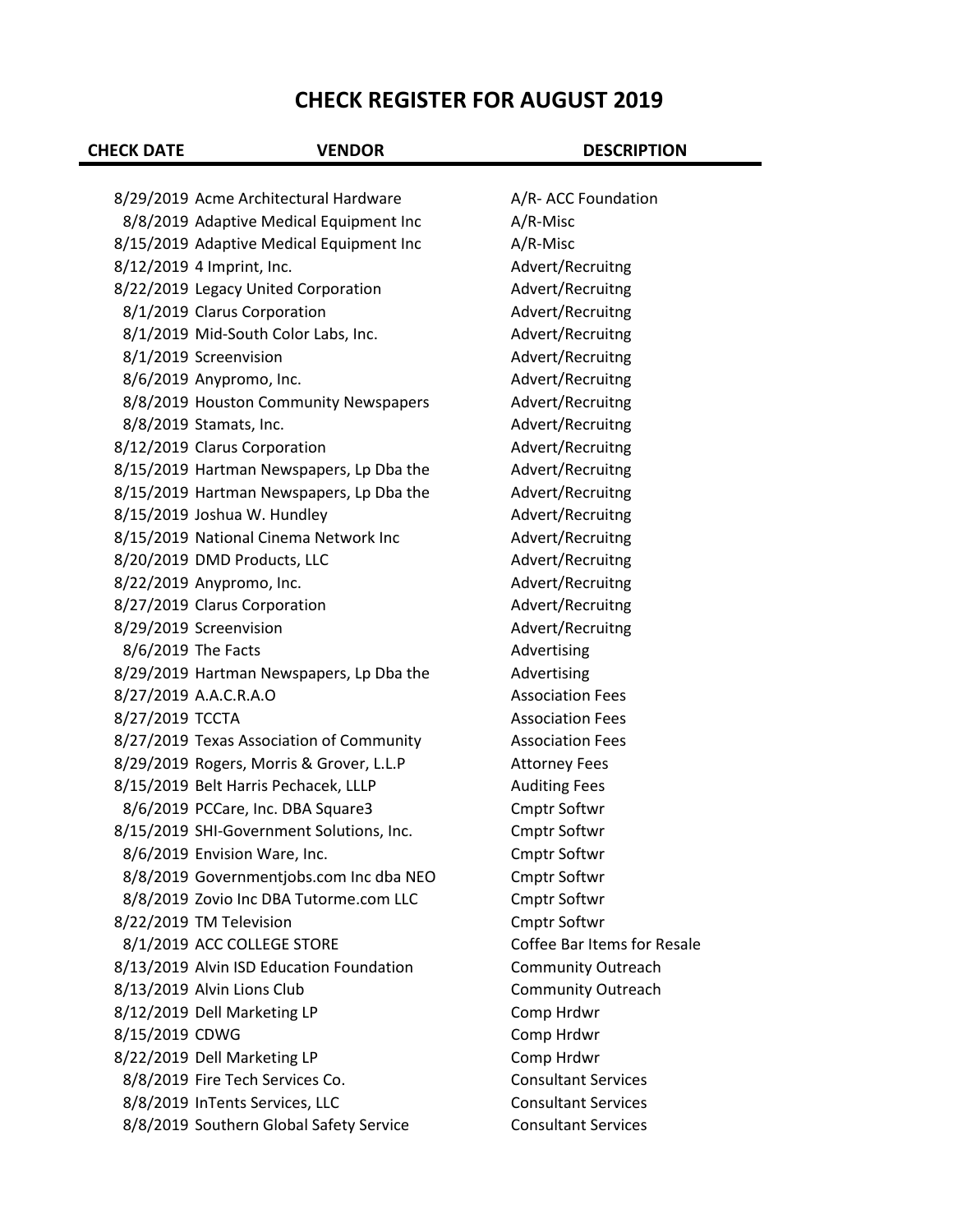8/13/2019 Earthwise Environmental Inc Consultant Services 8/20/2019 AG|CM, Inc Consultant Services 8/29/2019 Southern Global Safety Service Consultant Services 8/6/2019 David W. Westmoreland Consultant Services 8/8/2019 Tradebe Treatment and Recyclin Consultant Services 8/12/2019 Geoscience Engineering and Tes Consultant Services 8/13/2019 Cameron Vavich Consultant Services 8/15/2019 Virginia N. Hoyt Harrington Consultant Services 8/15/2019 Robert Ferrilli LLC Consultant Services 8/20/2019 Charlie's Plumbing Inc Consultant Services 8/20/2019 Kenmor Electric Company Lp Consultant Services 8/22/2019 Midland College Consultant Services 8/22/2019 Mitchell Repair Information C Consultant Services 8/22/2019 National Switchgear Systems No Consultant Services 8/23/2019 David Van Riper dba Get Certif Consultant Services 8/27/2019 Bugco Pest Consultant Services 8/29/2019 Dorothea Brewer Consultant Services 8/29/2019 Precision Demolition LLC Consultant Services 8/30/2019 T & R Mechanical, Inc. Consultant Services 8/22/2019 The Moody Foundation Donations 8/15/2019 TXU Energy Electricity 8/6/2019 Mark Andy Inc Dba Mark Andy Pr Equip Maint/Rentl 8/12/2019 Peak Medical Resources, LLC Equip Maint/Rentl 8/22/2019 One Stop Tents & Events **Example 20 Figure Maint/Rentl** 8/22/2019 Xerox Financial Services LLC Equip Maint/Rentl 8/6/2019 Konica Minolta Equip Maint/Rentl 8/13/2019 Med-Tech & Design Associates I Equip Maint/Rentl 8/29/2019 Comcast Business **Equip Maint/Rentl** 8/8/2019 Sweetwater Sound Equipment 8/22/2019 Fort Bend Battery & Golf Cars Equipment 8/22/2019 Stryker Sales Corp DBA Stryker Equipment 8/30/2019 Information Management Servics Equipment 8/21/2019 Superior Sauna & Steam Mfg LLC Equipment 8/6/2019 Kan Yeung DBA Ikan Internation Equipment 8/8/2019 Laerdal Medical Corporation Equipment 8/15/2019 Compumedics USA Inc **Equipment** 8/15/2019 Oslin Nation **Equipment** 8/20/2019 Airgas USA, LLC **Equipment** 8/6/2019 Nebraska Book Company, Inc Freight 8/22/2019 UPS Freight 8/16/2019 Lee Oil Company Fuel 8/6/2019 US Bank Voyager Fleet Systems Fuel 8/6/2019 Stanton's Shopping Center Fuel 8/19/2019 Center Point Energy Gas 8/19/2019 Center Point Energy Gas 8/19/2019 Center Point Energy Gas 8/22/2019 Proenergy Partners Lp Gas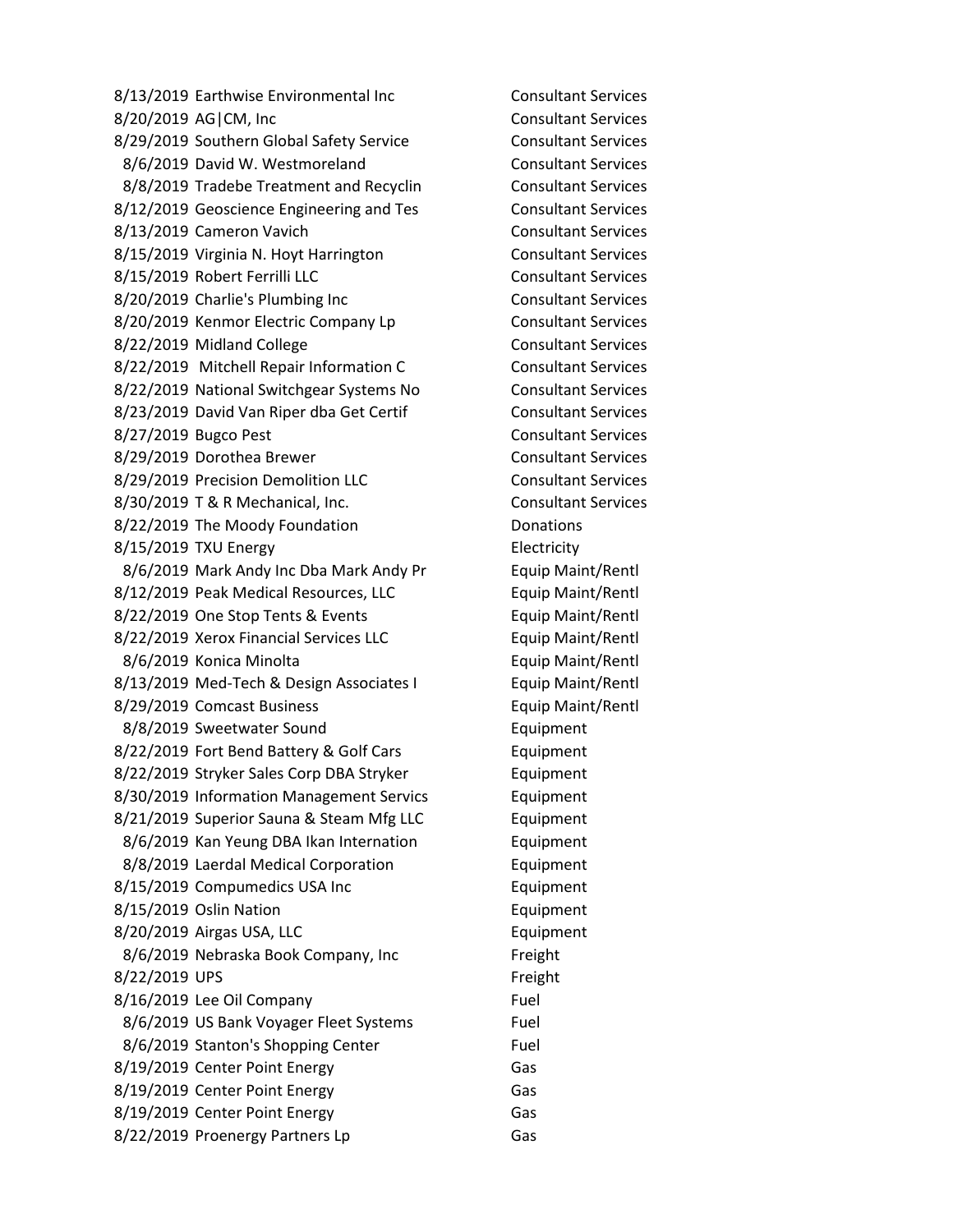8/6/2019 Johanna M. Hume History Club 8/22/2019 The Hartford Life & Accident C Inst'l Insurance 8/30/2019 AMERICAN ASSOCIATION OF COMMUN Local Grant Revenue 8/7/2019 Citibank Credit Card Payment 8/8/2019 Office Depot Business Services Credit Payment 8/15/2019 Sparkletts Credit Payment 8/22/2019 Amazon Capital Services Inc **Canada Credit Payment** 8/6/2019 Samsill Miscellaneous 8/6/2019 Elsevier Inc New Books 8/13/2019 Joe's Barbeque Co **Communist Contract Contract Contract Contract Contract Contract Contract Contract Contract Contract Contract Contract Contract Contract Contract Contract Contract Contract Contract Contract Con** 8/13/2019 Rock The House Moonwalks, LLC Qperational Expense 8/29/2019 Meggitt Training Systems, Inc. Consultant Services 8/1/2019 JD Palatine, LLC **Personnel Actions/Other** 8/27/2019 U S Postal Service (Postage by Postage 8/8/2019 Pamela Shimek Public Info 8/29/2019 Melissa Fleming DBA Houston Pa Public Info 8/22/2019 Texas Workforce Commission Sponsor A/R 8/6/2019 Elliott Electric Supply Inc Supplies 8/8/2019 Bound Tree Medical LLC Supplies 8/8/2019 ExamSoft Worldwide Inc Supplies 8/8/2019 Ogburn's Truck Parts Supplies 8/12/2019 Xerox Financial Services LLC Supplies 8/13/2019 Pocket Nurse Enterprises Supplies 8/15/2019 Awards Etc. Supplies 8/15/2019 Bound Tree Medical LLC Supplies 8/15/2019 GULF COAST PAPER Supplies 8/15/2019 O'Reilly Auto Parts Supplies 8/20/2019 Elliott Electric Supply Inc Supplies 8/20/2019 Sweetwater Sound Supplies 8/22/2019 Carolina Biological Supply Com Supplies 8/22/2019 Emmersion Learning, Inc. Supplies 8/22/2019 Ogburn's Truck Parts Supplies 8/23/2019 Bound Tree Medical LLC Supplies 8/23/2019 Galls Parent Holdings, Llc Dba Supplies 8/23/2019 The Kroger Company Supplies 8/23/2019 O'Reilly Auto Parts Supplies 8/23/2019 Sweetwater Sound Supplies 8/27/2019 Ms. Traci Elliott Supplies 8/27/2019 Barcelona Sporting Goods Supplies 8/27/2019 Dahill Office Technology Corpo Supplies 8/29/2019 Dynamic Laboratories, Inc Supplies 8/29/2019 O'Reilly Auto Parts Supplies 8/29/2019 Ogburn's Truck Parts Supplies 8/29/2019 Pocket Nurse Enterprises Supplies 8/30/2019 Debra Fontenot Supplies 8/30/2019 4 Imprint, Inc. Supplies 8/30/2019 Bound Tree Medical LLC Supplies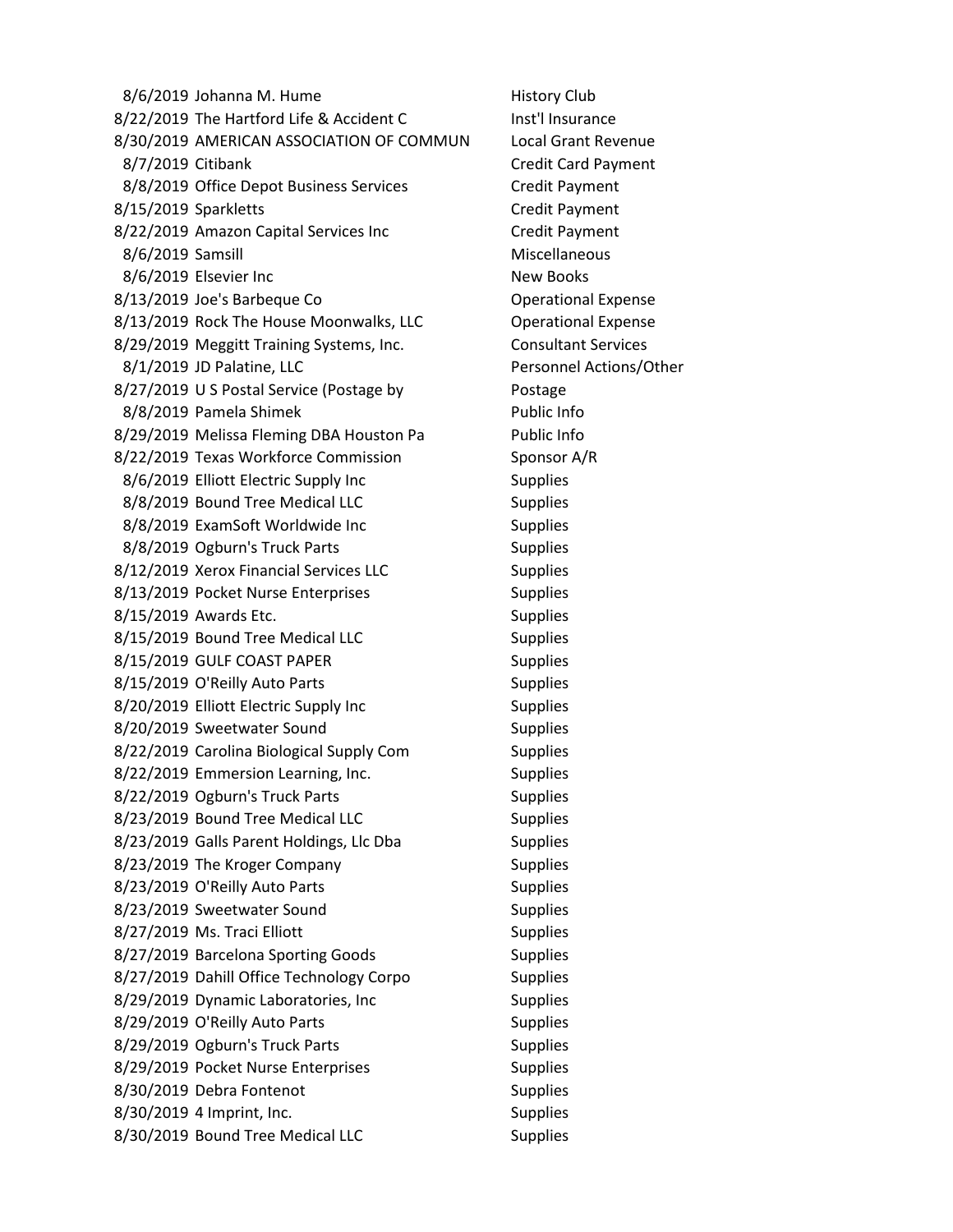|                   | 8/1/2019 College Entrance Examination B  | <b>Supplies</b> |
|-------------------|------------------------------------------|-----------------|
|                   | 8/1/2019 Federal Express                 | <b>Supplies</b> |
| 8/1/2019 Pegasus  |                                          | <b>Supplies</b> |
|                   | 8/1/2019 Premier Home + Hardware + Lumb  | <b>Supplies</b> |
|                   | 8/6/2019 AMS Weather Studies             | Supplies        |
| 8/6/2019 CDWG     |                                          | <b>Supplies</b> |
|                   | 8/6/2019 Dell Marketing LP               | <b>Supplies</b> |
|                   | 8/6/2019 Dell Marketing LP               | <b>Supplies</b> |
| 8/6/2019 Grainger |                                          | <b>Supplies</b> |
| 8/8/2019 ACT      |                                          | <b>Supplies</b> |
|                   | 8/8/2019 Lenard D. Brown                 | <b>Supplies</b> |
|                   | 8/8/2019 Cintas Corporation No 2         | <b>Supplies</b> |
| 8/8/2019 Grainger |                                          | <b>Supplies</b> |
|                   | 8/8/2019 Mid-South Color Labs, Inc.      | <b>Supplies</b> |
|                   | 8/8/2019 Premier Home + Hardware + Lumb  | <b>Supplies</b> |
|                   | 8/12/2019 Airgas USA, LLC                | <b>Supplies</b> |
| 8/12/2019 CDWG    |                                          | <b>Supplies</b> |
|                   | 8/12/2019 Dell Marketing LP              | <b>Supplies</b> |
|                   | 8/12/2019 Domtar Paper Co., LLC          | <b>Supplies</b> |
|                   | 8/12/2019 Janie Dullard                  | <b>Supplies</b> |
|                   | 8/12/2019 Home Depot                     | <b>Supplies</b> |
|                   | 8/12/2019 Lake Management Services Inc   | <b>Supplies</b> |
|                   | 8/12/2019 Respironics, Inc.              | <b>Supplies</b> |
|                   | 8/13/2019 Building Maintenance Consultan | <b>Supplies</b> |
|                   | 8/13/2019 Central Welding Supply Inc.    | <b>Supplies</b> |
|                   | 8/13/2019 Federal Express                | <b>Supplies</b> |
| 8/13/2019 TASB    |                                          | <b>Supplies</b> |
|                   | 8/15/2019 Airgas USA, LLC                | <b>Supplies</b> |
|                   | 8/15/2019 Dell Marketing LP              | <b>Supplies</b> |
|                   | 8/15/2019 Elsevier-Hesi                  | <b>Supplies</b> |
|                   | 8/15/2019 Promaxima                      | <b>Supplies</b> |
| 8/15/2019 Source4 |                                          | <b>Supplies</b> |
|                   | 8/15/2019 Strouhal Tire Recapping Plant  | <b>Supplies</b> |
| 8/15/2019 TASB    |                                          | <b>Supplies</b> |
|                   | 8/15/2019 Texas Association of Deans & D | <b>Supplies</b> |
|                   | 8/15/2019 Us Medical Supplies            | <b>Supplies</b> |
|                   | 8/19/2019 Herman Cessac                  | <b>Supplies</b> |
|                   | 8/19/2019 Pollock Paper Distributors     | <b>Supplies</b> |
|                   | 8/19/2019 Premier Home + Hardware + Lumb | <b>Supplies</b> |
|                   | 8/19/2019 Kristina Vinson                | <b>Supplies</b> |
|                   | 8/20/2019 Bay Area Courier Service       | <b>Supplies</b> |
|                   | 8/20/2019 Coburn Supply Company Inc      | <b>Supplies</b> |
|                   | 8/20/2019 Dell Marketing LP              | <b>Supplies</b> |
|                   | 8/20/2019 Stephanie Kopecky              | <b>Supplies</b> |
|                   | 8/20/2019 Premier Home + Hardware + Lumb | <b>Supplies</b> |
|                   | 8/22/2019 Central Welding Supply Inc.    | <b>Supplies</b> |
|                   | 8/22/2019 Medcom Trainex                 | Supplies        |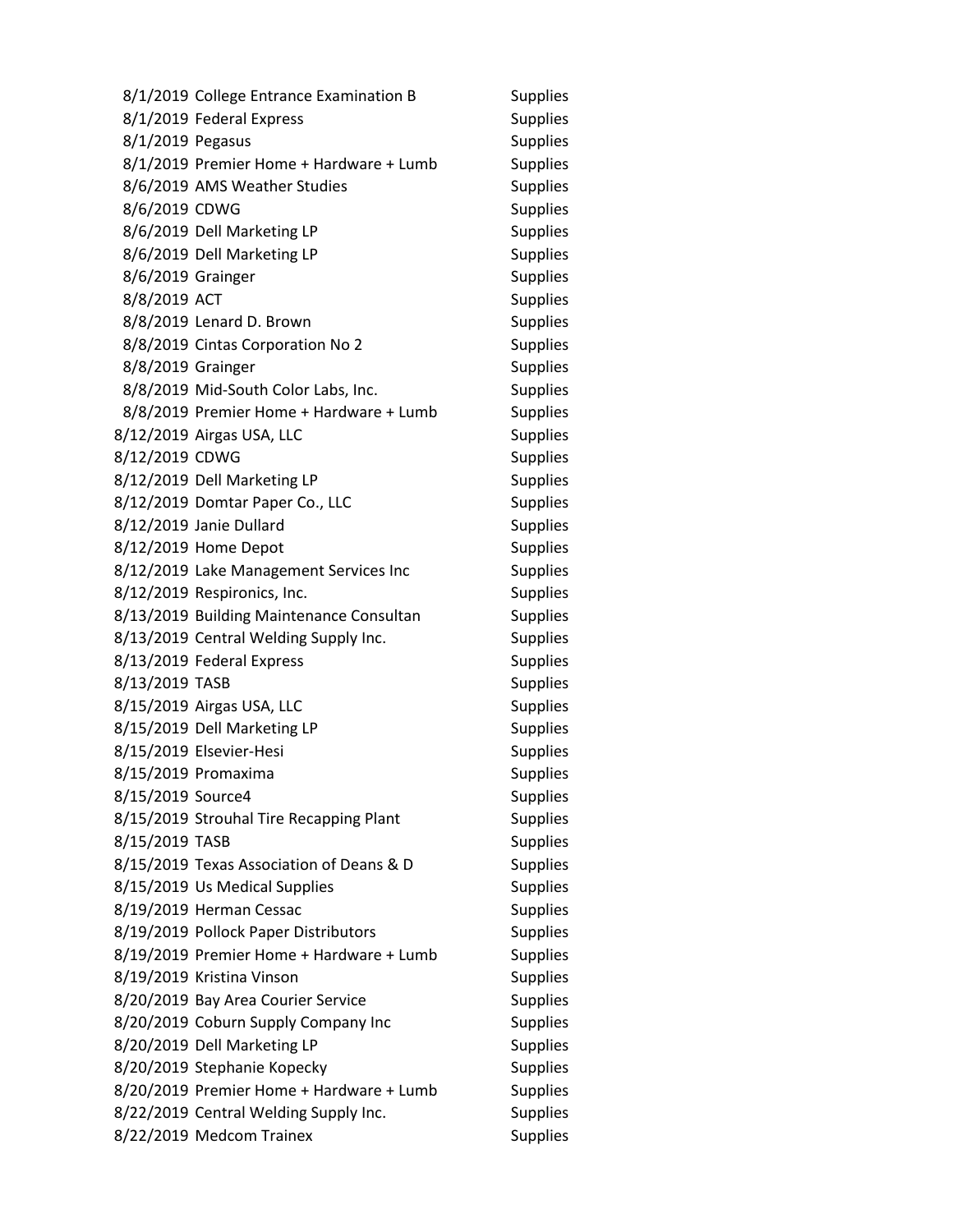8/22/2019 Olmsted-Kirk Company of Housto Supplies 8/22/2019 Patricia Schaper Supplies 8/22/2019 dba Area Safe & Lock Supplies 8/22/2019 T & R Mechanical, Inc. Supplies 8/23/2019 Apple, Inc. Supplies 8/23/2019 B & H Photo Supplies 8/23/2019 Cintas Corporation No 2 Supplies 8/23/2019 Premier Home + Hardware + Lumb Supplies 8/23/2019 Walmart Supplies 8/27/2019 Airgas USA, LLC Supplies 8/27/2019 CDWG Supplies 8/27/2019 Kimberley L. Chandler Supplies 8/27/2019 Chronicle of Higher Educ. Supplies 8/27/2019 Cintas Corporation No 2 Supplies 8/27/2019 IdentiSys Inc Supplies 8/27/2019 Joe's Barbeque Co Supplies 8/27/2019 dba Area Safe & Lock Supplies 8/29/2019 ATI Supplies 8/29/2019 Brookside Equipment Sales, Inc Supplies 8/29/2019 Cintas Corporation No 2 Supplies 8/29/2019 Ashley Fonteno-Bellard Supplies 8/29/2019 Mvap Medical Supplies Inc Supplies 8/29/2019 Verizon Wireless Supplies 8/30/2019 ATI Supplies 8/30/2019 Sherwin Williams Supplies 8/1/2019 O'Reilly Auto Parts Supplies-TDCJ 8/15/2019 HEB Credit Receivables-Dept. 3 Supplies-TDCJ 8/15/2019 AT&T Telephone 8/6/2019 Southern Computer Warehouse In Telephone 8/8/2019 AT&T Telephone 8/29/2019 AT&T Telephone 8/1/2019 Elizabeth McLane Travel Advances 8/6/2019 Rhonda Boone Travel Advances 8/20/2019 Elizabeth McLane Travel Advances 8/1/2019 Mr. Mark Moss Travel Advances 8/6/2019 Mr. Mark Moss The Mark Moss State Mark Travel Advances 8/6/2019 Akilah Martin Travel/Prof Development 8/6/2019 Nadia Nazarenko Travel/Prof Development 8/6/2019 Pamelyn Shefman Travel/Prof Development 8/6/2019 Kirstin Whitmire Travel/Prof Development 8/8/2019 Sonya Emmert Travel/Prof Development 8/8/2019 Brett Haduch Travel/Prof Development 8/8/2019 Deborah Kraft Travel/Prof Development 8/8/2019 Karl Stager Travel/Prof Development 8/12/2019 Dameria Boston **Travel/Prof Development** 8/13/2019 Leonard Partida Travel/Prof Development 8/20/2019 Monica Silvas Mateural Assemblance Travel/Prof Development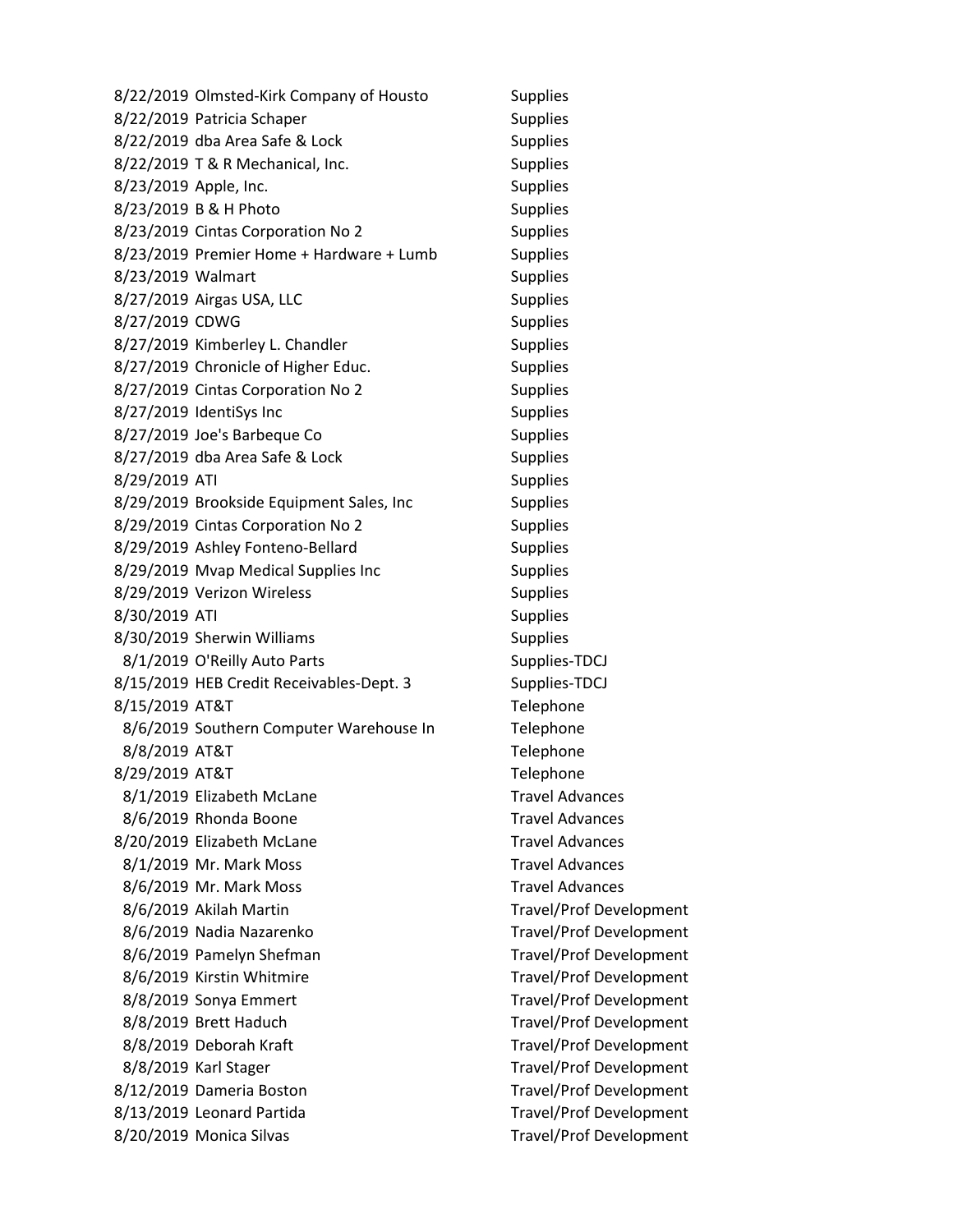8/20/2019 Maria Starling Travel/Prof Development 8/22/2019 Karen Edwards Travel/Prof Development 8/22/2019 Kirstin Whitmire Travel/Prof Development 8/27/2019 Anna Brown Travel/Prof Development 8/8/2019 International Information Syst Travel/Prof Development 8/13/2019 The Chair Academy Travel/Prof Development 8/20/2019 Daniel Gonzalez, Jr Travel/Prof Development 8/6/2019 Shannon Graham Travel/Repetitive Mileage 8/20/2019 Ana Alvarado **Travel/Repetitive Mileage** 8/20/2019 Debra Fontenot Travel/Repetitive Mileage 8/20/2019 Ashley Gill Travel/Repetitive Mileage 8/20/2019 Rhonda K. Neiman Travel/Repetitive Mileage 8/20/2019 Steven C. To Sandwich Mileage Travel/Repetitive Mileage 8/20/2019 Kelly Truitt Travel/Repetitive Mileage 8/6/2019 Justin Morgan Travel/Repetitive Mileage 8/20/2019 Theresa Saenz Travel/Repetitive Mileage 8/20/2019 Kathryn Trantham Travel/Repetitive Mileage 8/22/2019 Earnest Burnett Travel-Fac Dual Credit 8/22/2019 Chris Chance Travel-Fac Dual Credit 8/29/2019 Chris Chance Travel-Fac Dual Credit 8/6/2019 Adam Clapp Travel-Prof Devel Faculty 8/20/2019 TCCTA Travel-Prof Devel Faculty 8/20/2019 TCCTA Travel-Prof Devel Faculty 8/29/2019 Tori McTaggart Travel-Prof Devel Faculty 8/1/2019 Edmund D. Luquette, III Travel-Prospective Employees 8/8/2019 Jeffrey J. Parks Travel-Prospective Employees 8/8/2019 Evelyn Jammer Travel-TDCJ 8/22/2019 Michele G Betancourt Travel-TDCJ 8/22/2019 Chakoa Jefferson Travel-TDCJ 8/27/2019 Stephen Soper Travel-TDCJ 8/13/2019 City of Alvin Water/Sewg/Trash

Student Payments

Upward Bound Stipends

Dental Reimbursements

ACC Gross Payroll

Payroll Deductions and Benefits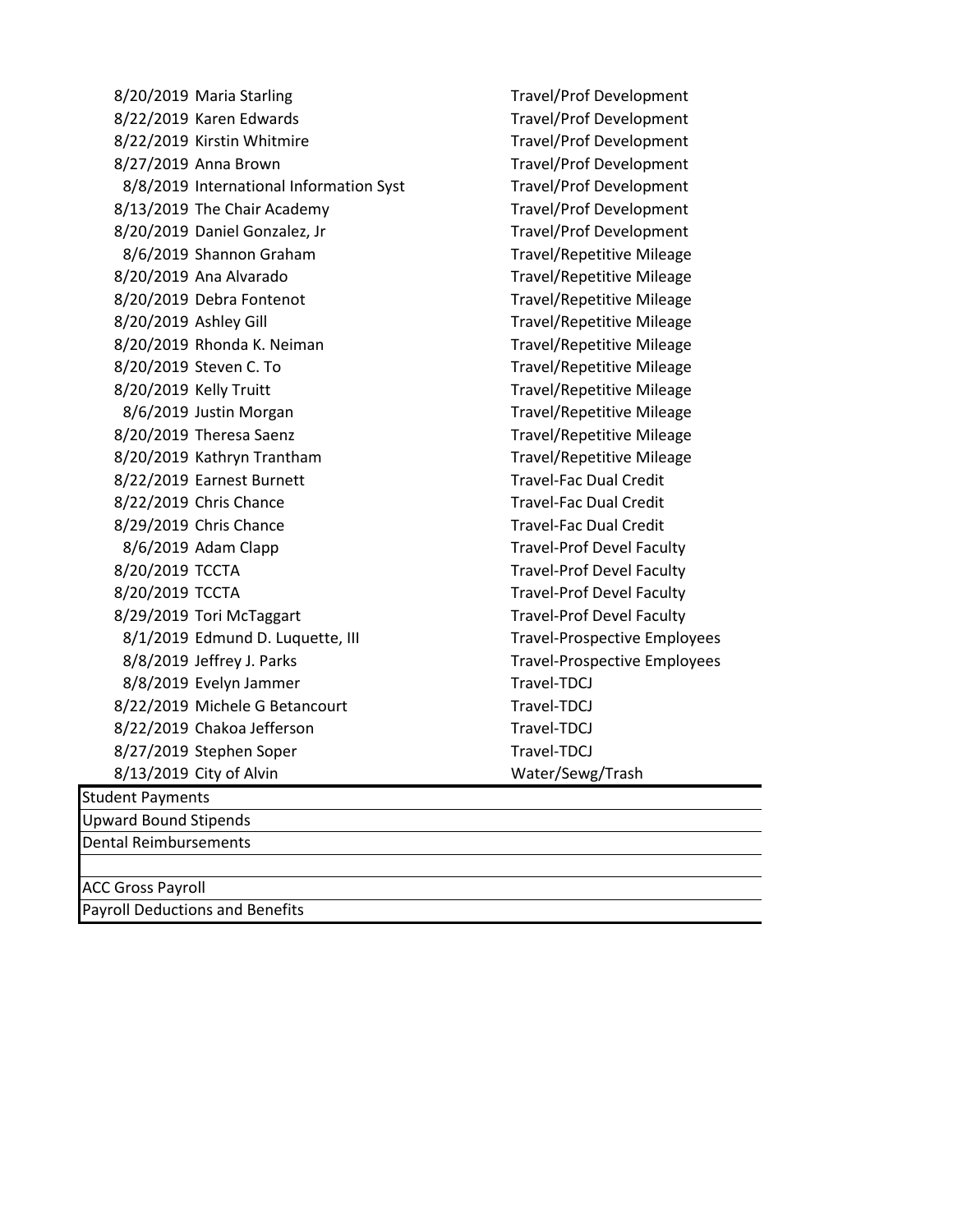| 9,804.00  |
|-----------|
| 49.99     |
| 109.56    |
| 237.86    |
| 4,650.00  |
| 4,000.00  |
| 2,735.65  |
| 832.00    |
| 1,041.20  |
| 405.90    |
| 29,000.00 |
| 2,000.00  |
| 423.00    |
| 60.00     |
| 450.00    |
| 4,375.00  |
| 680.00    |
| 4,773.84  |
| 1,500.00  |
| 832.00    |
| 692.10    |
| 732.50    |
| 1,024.00  |
| 350.00    |
| 18,157.00 |
| 14,474.86 |
| 12,971.10 |
| 365.00    |
| 4,333.50  |
| 1,186.75  |
| 23,549.93 |
| 24,000.00 |
| 1,584.00  |
| 310.26    |
| 1,000.00  |
| 750.00    |
| 88,001.16 |
| 4,556.24  |
| 2,841.20  |
| 575.00    |
| 2,052.00  |
| 825.00    |

**AMOUNT**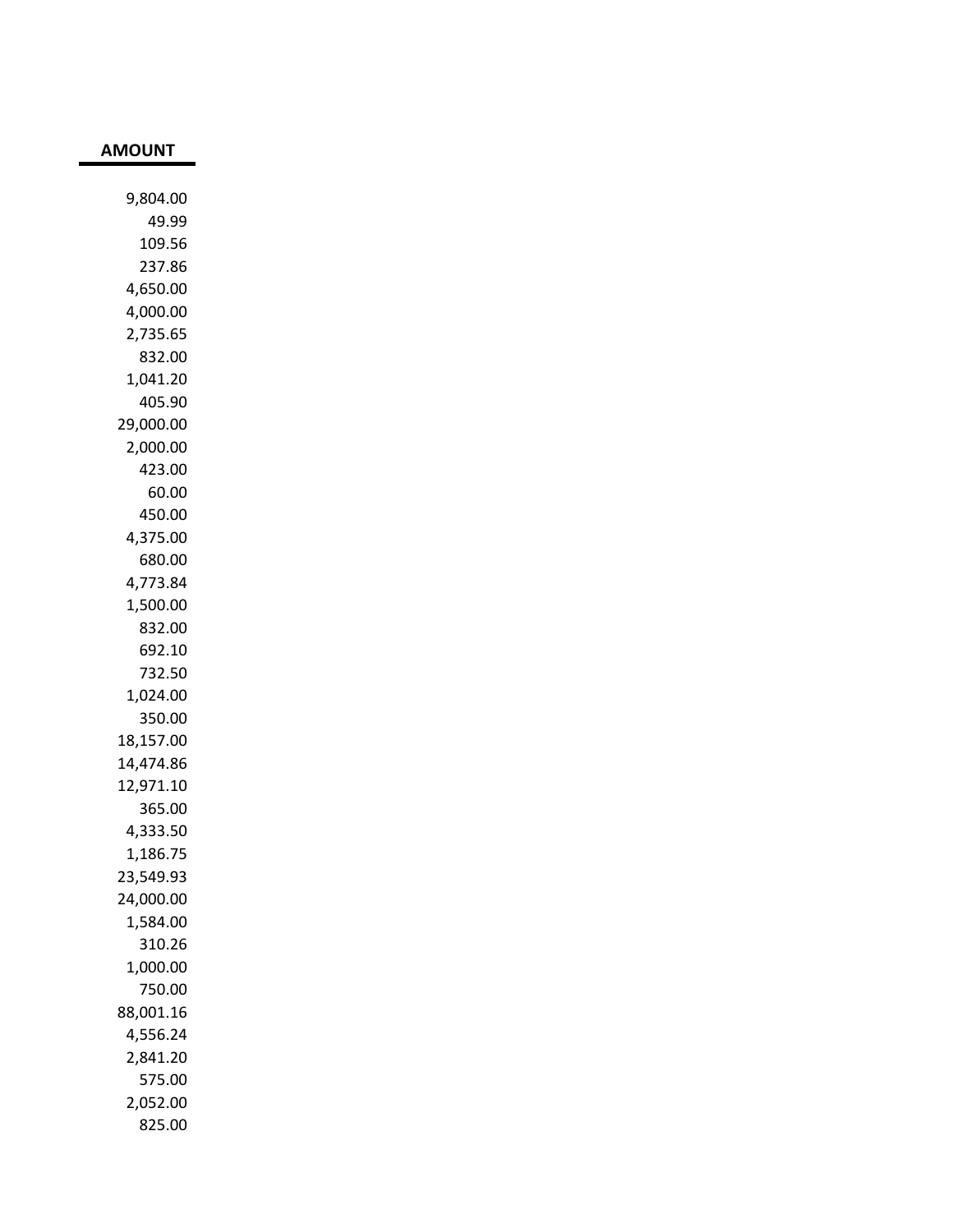| 738.00                |
|-----------------------|
| 33,314.00             |
| 4,311.75              |
| 7,537.63              |
| 3,435.56              |
| 4,999.00              |
| 75.00                 |
| 12,317.59             |
| 703.51                |
| 8,911.74              |
| 10,492.85             |
| 200.00                |
| 1,099.00<br>14,904.80 |
| 2,100.00              |
| 425.00                |
| 800.00                |
| 13,800.00             |
| 210.00                |
| 1,000.00              |
| 59,013.75             |
| 213.41                |
| 174.00                |
| 554.60                |
| 4,188.25              |
| 507.01                |
| 55.00                 |
| 2,312.08              |
| 1,770.00              |
| 4,195.00              |
| 19,114.20<br>3,280.50 |
| 8,070.33              |
| 3,717.00              |
| 24,910.00             |
| 51,424.42             |
| 1,872.73              |
| 2,917.99              |
| 5.40                  |
| 1,002.76              |
| 1,099.72              |
| 1,642.90              |
| 56.00                 |
| 22.01                 |
| 1,054.16              |
| 31.13                 |
| 2,981.56              |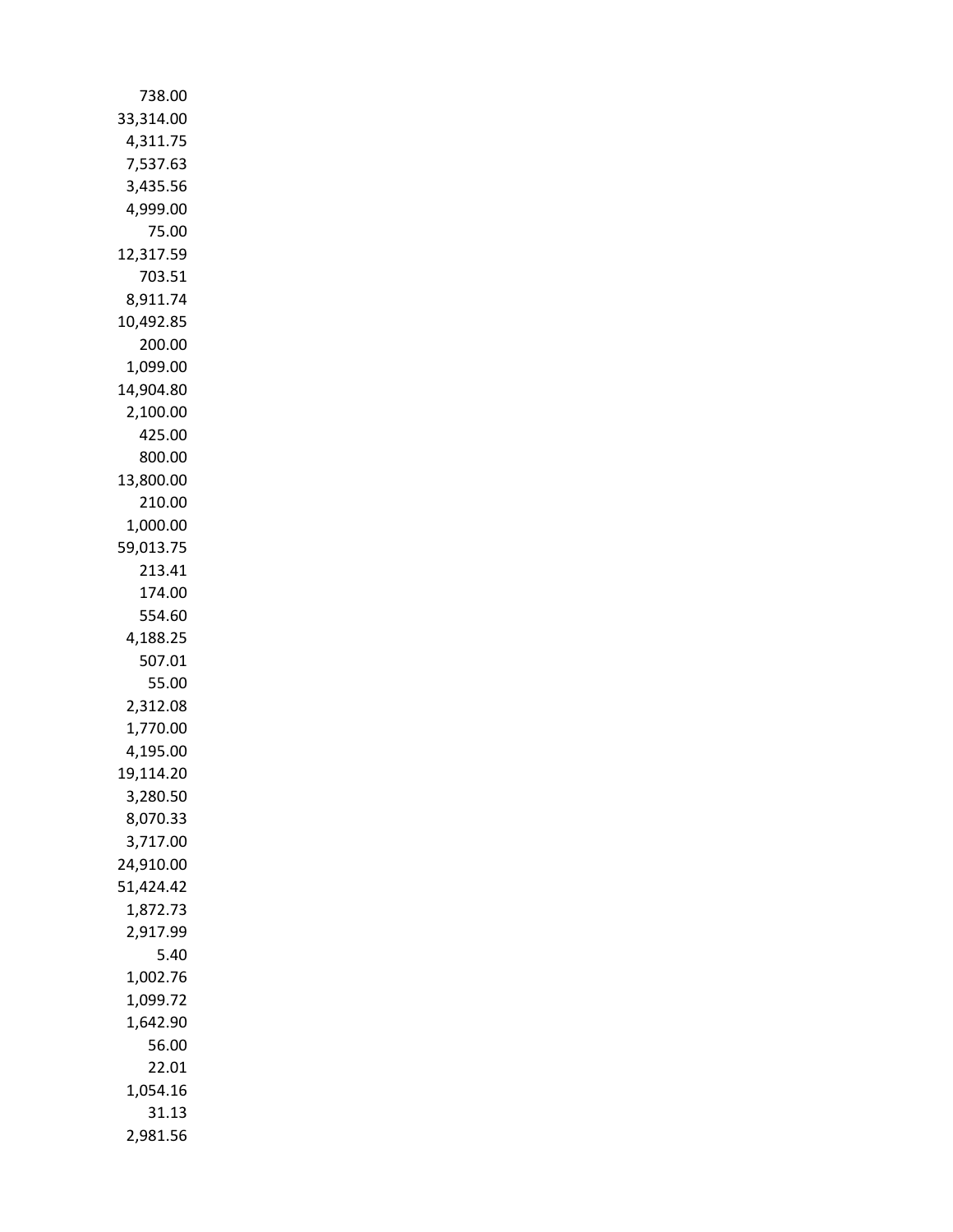| 187.65               |
|----------------------|
| 540.00               |
| 7,979.59             |
| 27,508.17            |
| 8,074.65             |
| 356.37               |
| 4,255.35             |
| 814.56               |
| 1,290.88<br>3,475.00 |
| 1,075.00             |
| 2,695.00             |
| 268.80               |
| 300.00               |
| 650.00               |
| 1,710.00             |
| 84.24                |
| 433.26               |
| 84.55                |
| 1,753.75             |
| 51.65                |
| 2,026.68             |
| 1,727.64             |
| 42.00                |
| 789.64<br>343.00     |
| 12.34                |
| 1,409.60             |
| 662.00               |
| 928.20               |
| 138.00               |
| 146.75               |
| 636.06               |
| 526.42               |
| 1,871.72             |
| 1,341.35             |
| 890.00               |
| 70.35<br>735.00      |
| 85.00                |
| 1,000.00             |
| 152.13               |
| 242.90               |
| 19.66                |
| 62.64                |
| 779.12               |
| 35.25                |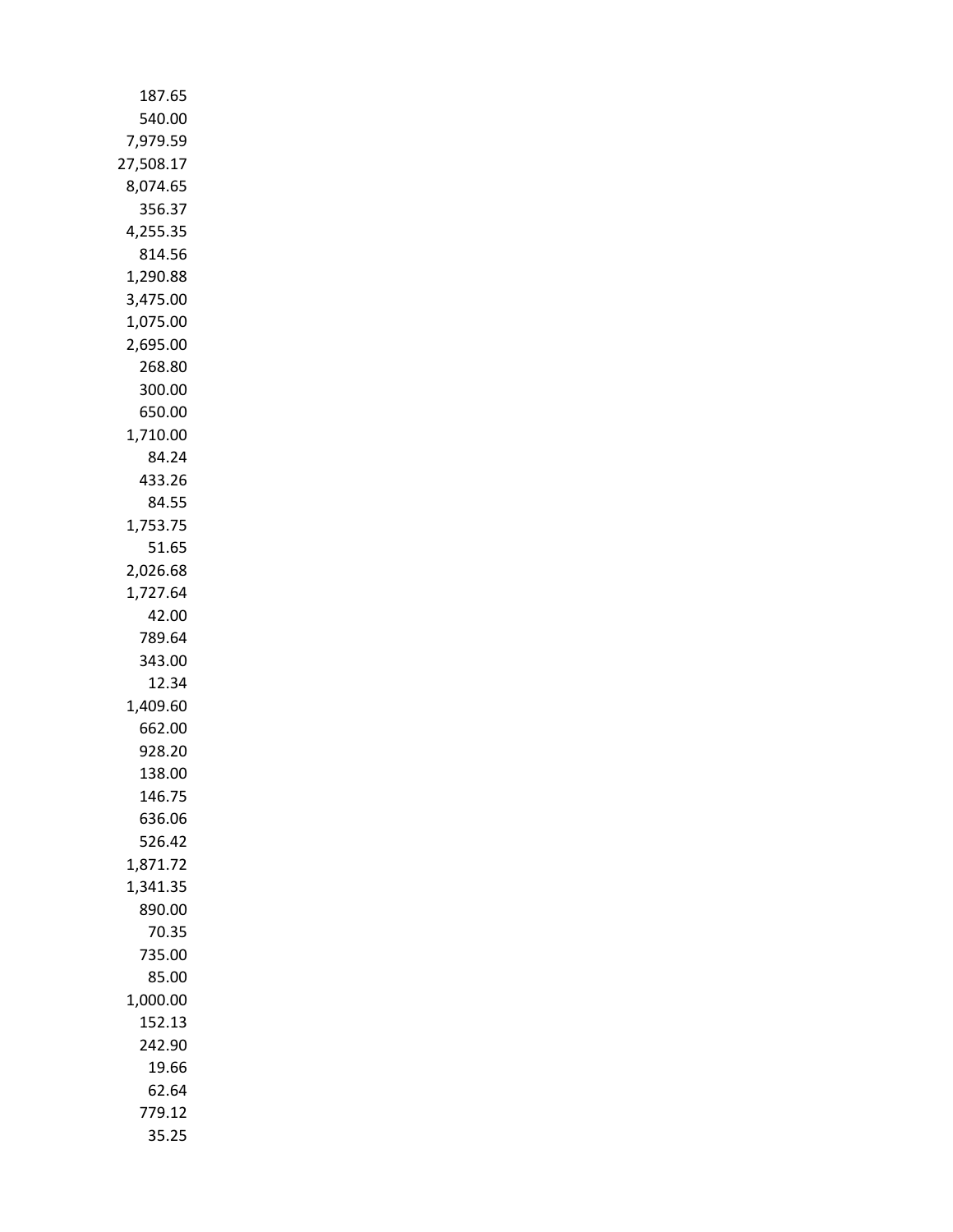| 3,500.00 |
|----------|
| 58.48    |
| 325.00   |
|          |
| 2,090.23 |
| 149.00   |
| 897.09   |
| 1,811.66 |
| 349.93   |
|          |
| 60.26    |
| 440.00   |
| 39.05    |
|          |
| 69.81    |
| 144.81   |
| 304.97   |
| 11.28    |
| 411.18   |
|          |
| 42.00    |
| 236.64   |
| 3,657.04 |
| 39.05    |
|          |
| 1,457.09 |
| 1,574.00 |
| 30.00    |
| 146.94   |
|          |
| 286.44   |
| 18.53    |
| 5,050.00 |
| 48.52    |
|          |
| 103.56   |
| 2,000.00 |
| 85.00    |
| 351.22   |
|          |
| 834.32   |
| 354.80   |
| 200.00   |
| 1,222.01 |
| 79.97    |
|          |
| 3,263.96 |
| 12.72    |
| 10.21    |
| 48.05    |
|          |
| 215.18   |
| 619.04   |
| 39.05    |
| 2,629.18 |
|          |
| 136.40   |
| 1,819.95 |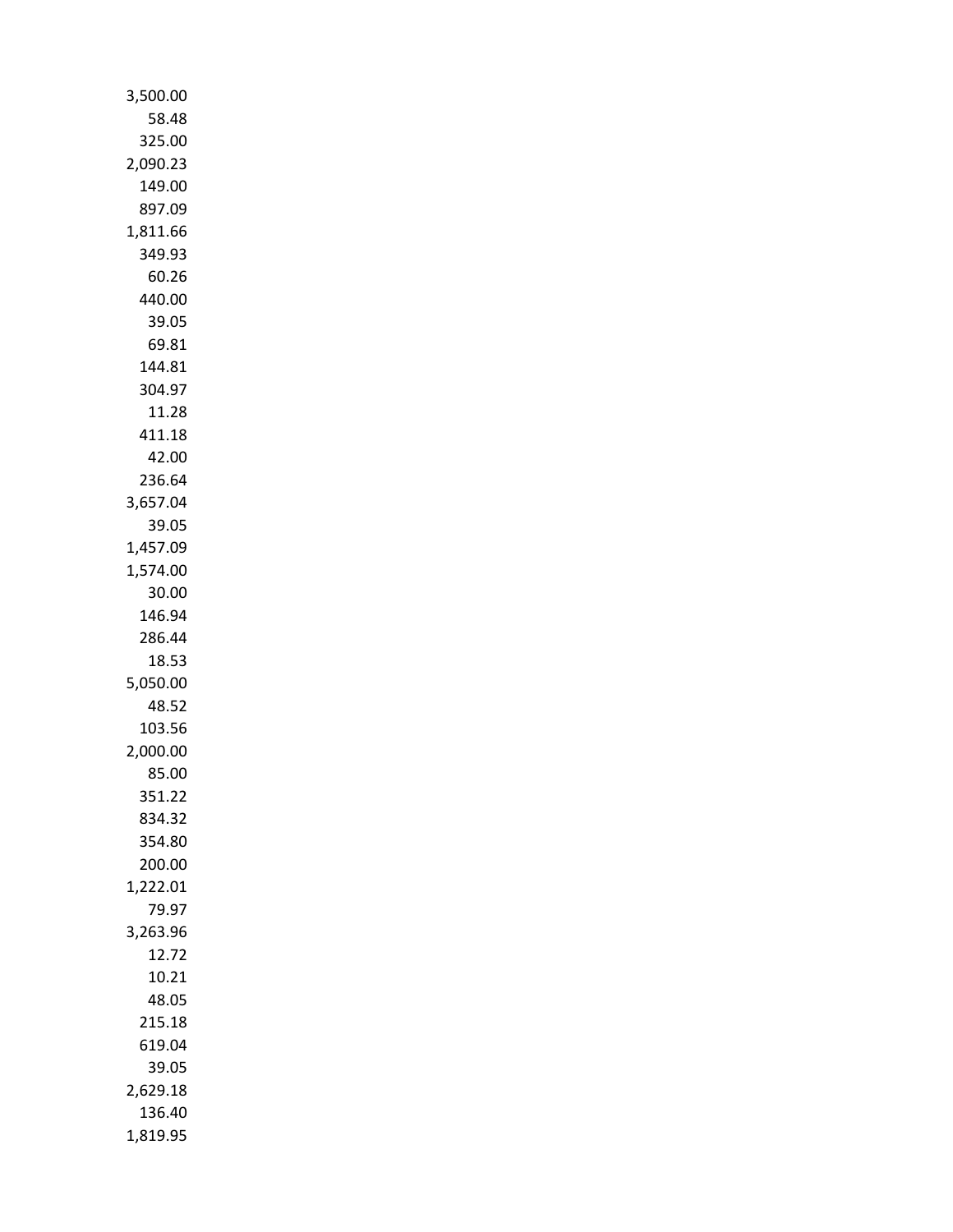| 660.90             |
|--------------------|
| 39.05              |
| 67.75              |
| 31,295.00          |
| 3,660.00           |
| 154.06             |
| 39.84              |
| 1,011.71           |
| 342.14             |
| 72.50              |
| 334.38             |
| 39.05<br>98.00     |
| 281.45             |
| 814.67             |
| 344.00             |
| 9.00               |
| 8,224.32           |
| 1,538.25           |
| 39.84              |
| 39.05              |
| 2,435.65           |
| 378.96             |
| 23,155.00          |
| 1,579.50           |
| 564.06             |
| 46.31              |
| 242.04             |
| 19,565.28<br>67.65 |
| 2,734.93           |
| 300.00             |
| 409.68             |
| 388.66             |
| 423.04             |
| 411.00             |
| 45.12              |
| 79.34              |
| 175.14             |
| 22.04              |
| 43.60              |
| 30.31              |
| 286.52             |
| 462.09             |
| 153.81             |
| 218.54             |
| 114.43             |